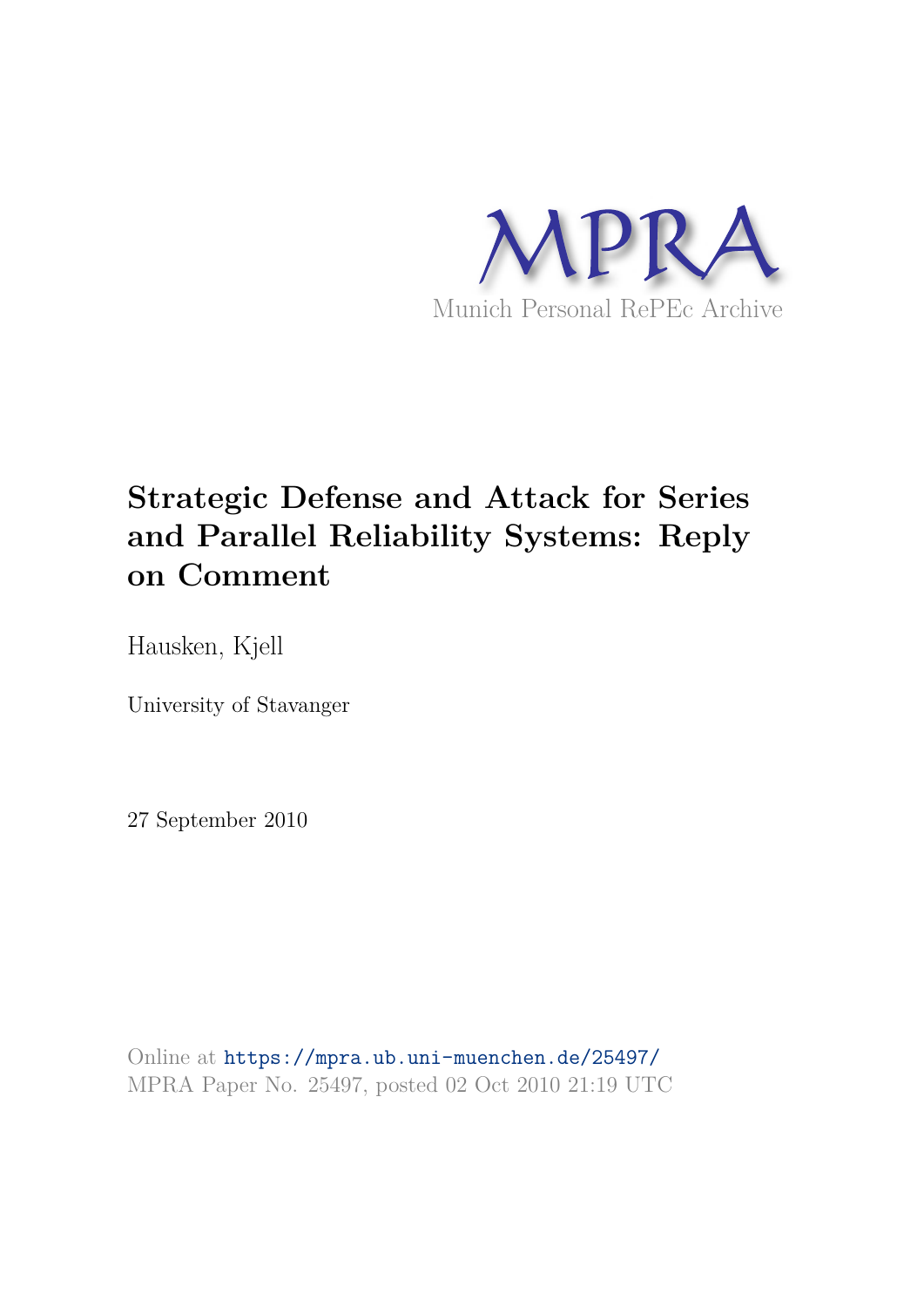Strategic Defense and Attack for Series and Parallel Reliability Systems: Reply on Comment

Kjell Hausken Faculty of Social Sciences University of Stavanger N-4036 Stavanger, Norway E-mail: kjell.hausken@uis.no Tel.: +47 51 831632, Fax: +47 51 831550

October 2, 2010

JEL Classification: C72, D74, H56

Keywords: Game theory; Reliability theory; OR in military; Conflict; Contest; Network.

## **Abstract**

Kovenock and Roberson's (2010) paper has the potential to advance the research frontier, but has deficiencies. This paper suggests how Kovenock and Roberson's (2010) paper can be developed into a more substantial paper. Kovenock and Roberson's (2010) paper consists of three sections. The first section is an introduction which is OK but has no results. The second section, titled "Model and Main Result", provides no contribution beyond Hausken (2008a). It consists of equations (1)-(10) which are equivalent to equations developed by Hausken (2008a), and equation (11) which is equivalent to the requirement u≥0 and U≥0 provided after equation (17) in Hausken (2008a). The third section quotes Hausken (2008a) once in one sentence which means that section 3 does not belong as a comment on the paper written by Hausken (2008a). The authors are encouraged to develop a new paper based on many interesting ideas in this note. The new paper should develop further the idea of mixed strategies presented in section 3. The new paper may be titled: "Strategic Defense and Attack for Series and Parallel Reliability Systems when Allowing Mixed Strategies".

### **1 Introduction**

Kovenock and Roberson (2010) have written a paper which comments on a paper written by Hausken (2008a). Kovenock and Roberson's (2010) paper is a first step towards supplementing Hausken's (2008a) work by allowing mixed strategies. The objectives of this paper are, first, to illustrate how Kovenock and Roberson's (2010) approach can be extended to advance the research frontier. Second, we clarify a few misunderstandings in Kovenock and Roberson's (2010) paper and show how there are no technical errors in Hausken's (2008a) paper. Section 2 provides a systematic analysis referring to page numbers P and line numbers L in Kovenock and Roberson's (2010) paper. Section 3 concludes.

### **2 Systematic analysis**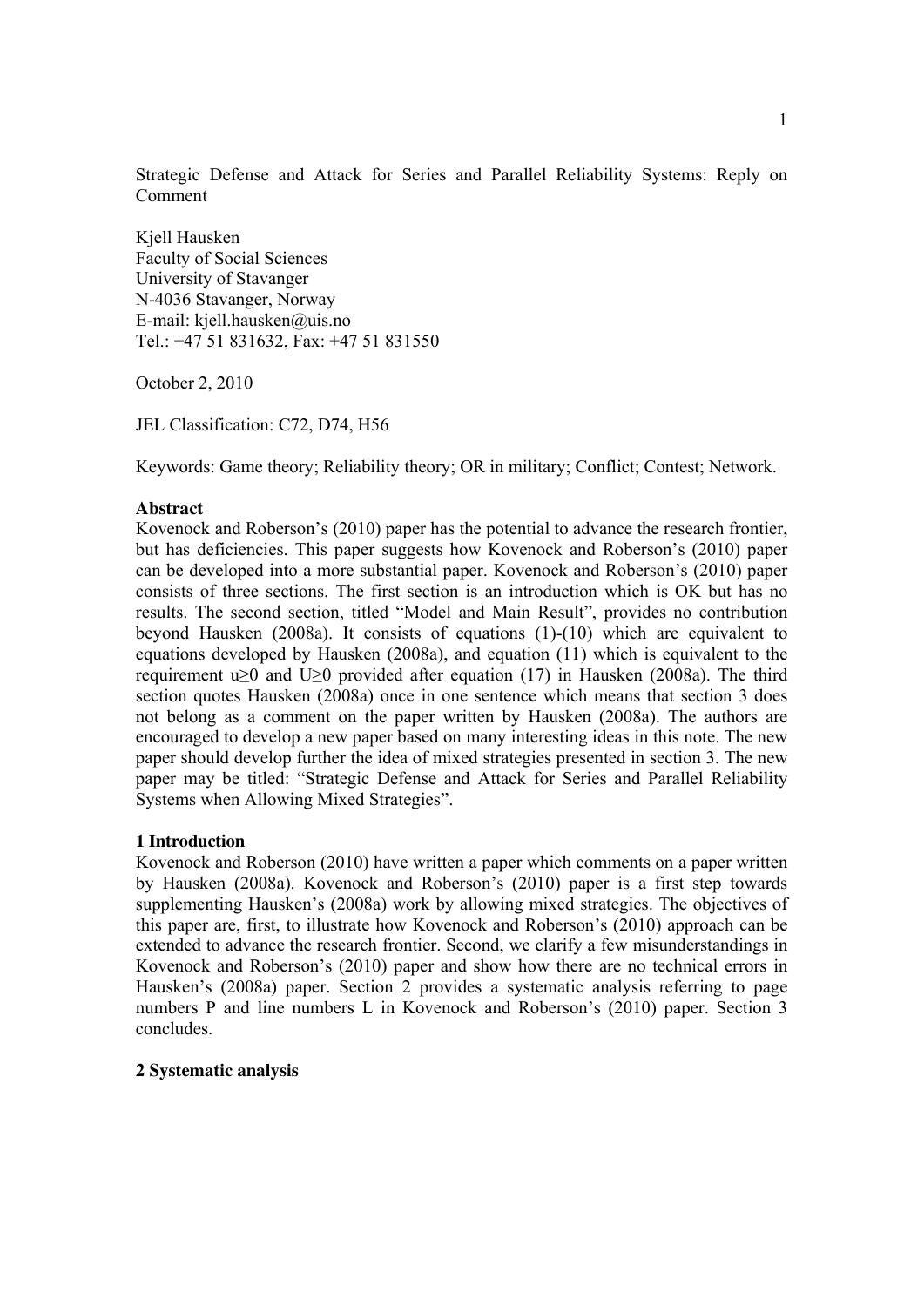1. P5,L40-44: The authors state: "Furthermore, it is incorrect to assert, as does Hausken (2008a), that if a player's expected payoff given in (9) or (10) is negative, then there exists an equilibrium in which that player allocates….."

That statement is incorrect and should be removed. The term "equilibrium" is not present in Hausken's (2008a) paper. After (17) Hausken (2008a) writes:

"When (17) gives negative utilities, a corner solution emerges with zero utility and zero investment for that agent (either the defender or the attacker) which according to (17) would otherwise get negative utility. Using (12) or (13), the other agent gets a utility equal to the value of the system by investing arbitrarily small but positive amounts into defending or attacking the components."

As the authors correctly point out, the solution when (17) gives negative utilities is not a Nash equilibrium. The reason is that the defender can unilaterally and preferably deviate by choosing a strategy of investing more than the attacker. (The reason is not, as the authors state, that "the defender's best response is to outbid the attacker," since this is not a sequential game where the players can inch up on each other in sequential bidding. If the players were to outbid each other in sequential bidding, they would find no final resting point since no Nash equilibrium exists.) From a gametheoretic point of view, the issue boils down to specifying what happens in a simultaneous move game when no Nash equilibrium exists in pure strategies. This author thinks that the literature will certainly benefit from specifying the many solutions that may arise when a Nash equilibrium does not exist in pure strategies. Hausken's (2008a) solution is one of many possible assumptions about what players may do when a Nash equilibrium does not exist in pure strategies. Another possible solution is that the attacker chooses an investment which makes the defender indifferent between choosing no investment and choosing a positive investment, both of which give zero utility to the defender. That solution is proposed by Hausken (2010b).

For the event that the attacker moves first, that paper does not specify that the attacker chooses an arbitrarily small investment, since the defender will then not respond by choosing zero investment, but will respond by choosing a positive investment. In contrast, in that paper, the attacker, moving first, chooses a strictly positive investment which makes the defender, moving second, indifferent between choosing no investment and choosing a positive investment, both of which give zero utility to the defender. A third possible assumption about what players may do when a Nash equilibrium does not exist in pure strategies, is to use ideas from the gametheoretic bargaining literature in the 1980s about "off-the-equilibrium-path conjectures". As we know, infinitely many assumptions and solutions may be proposed for the event that no Nash equilibrium exists in pure strategies. See for example Rapoport and Guyer (1966) for non-existence of Nash equilibrium in pure strategies in 2 x 2 games:

But, as we know, a Nash equilibrium always exists in mixed strategies. Hence a fourth possible assumption about what players may do when a Nash equilibrium does not exist in pure strategies, is to assume that the players may choose mixed strategies. I think the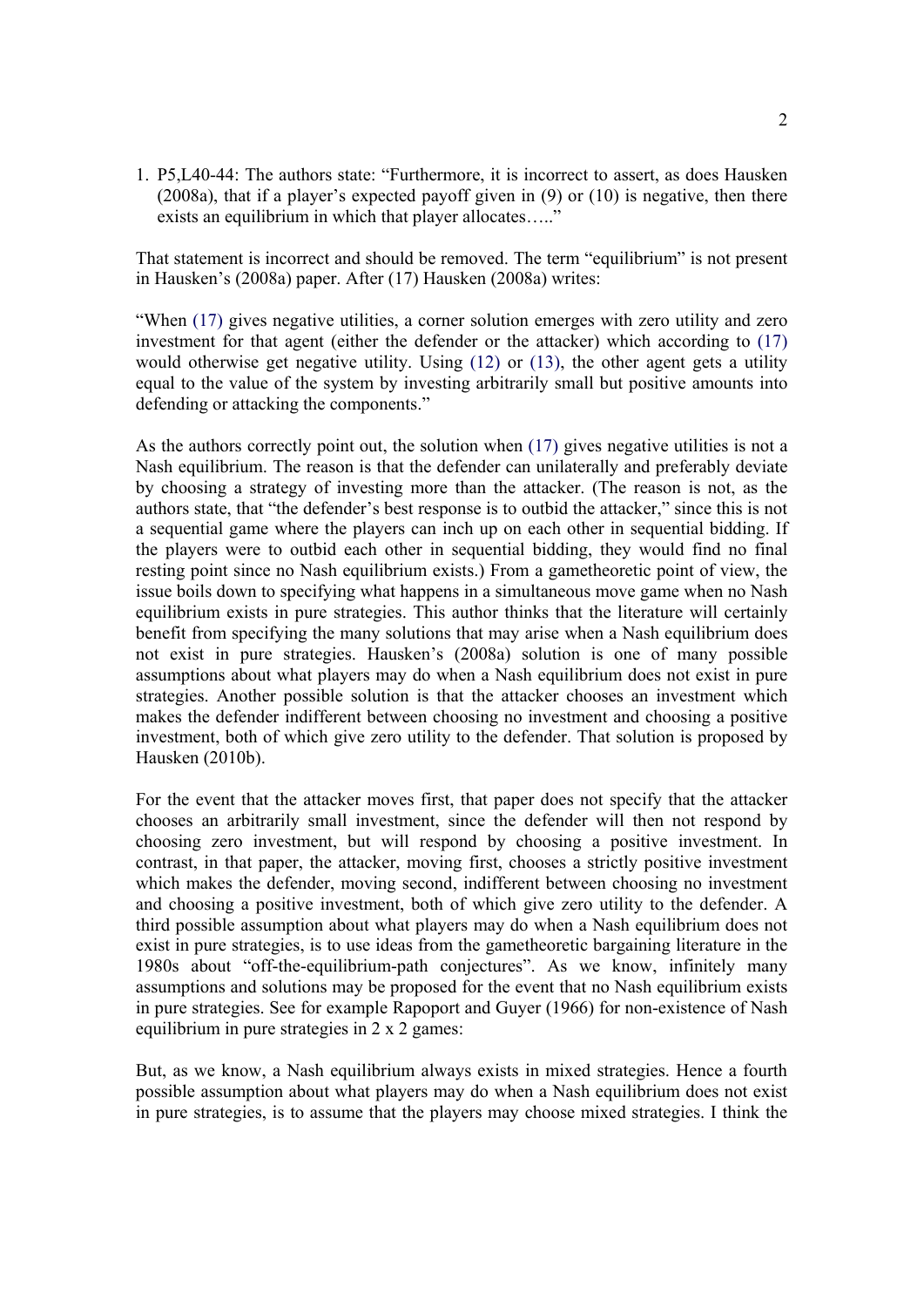current work initiated by the authors on mixed strategies can provide a useful addition to the literature. I encourage the authors to develop a new paper with such a focus. The paper can be titled: "Strategic Defense and Attack for Series and Parallel Reliability Systems when Allowing Mixed Strategies".

2. P1,L24-28, abstract: The authors state: "This note identifies a technical error that invalidates Hausken's characterization of Nash equilibrium for a substantial portion of the parameter space that he examines.…."

That statement is incorrect and should be removed. There is no technical error in Hausken's (2008a) paper. Hausken (2008a) provides a correct solution which is a Nash equilibrium in pure strategies when both players' utilities are positive. For the event of negative utilities Hausken (2008a) provides one possible solution based on one of many possible assumptions about what players may do when a Nash equilibrium does not exist in pure strategies. The authors are advised to revise the statement as follows: "This paper supplements Hausken's characterization of Nash equilibrium with a mixed strategy Nash equilibrium analysis for all parameter values, including that portion of the parameter space where no Nash equilibrium exists in pure strategies."

3. P1,L26: The authors state: "…substantial portion of the parameter space".

That statement is inappropriate and should be removed unless the authors can somehow quantify "substantial portion" and supplement with further reasoning about which parameter values are realistic. Empirical support is needed here, which neither Hausken (2008a) nor the authors provide. Assume that either expert judgment or empirical support or other tools is/are used to assess lower and upper limits for all parameters. Having established such ranges for all parameters, one can calculate which portion of these ranges corresponds to u $\geq 0$  and U $\geq 0$ . That portion is a number between 0 and 1. With "substantial portion" the authors possibly mean that this number is above 0.5. If so, this author would like to see another argument than armchair reasoning for why this number is above 0.5. But, more importantly, regardless of whether or not this number is above or below 0.5, a crucial question is which parameter values are realistic. If only 10% of the possible combinations of parameter values is/are realistic, the remaining 90% constitutes a substantial portion which is unrealistic. Let us illustrate with an example. Consider a network defended by a defender and attacked by an attacker. That no pure-strategy Nash equilibrium exists, which means that either  $u \le 0$  or  $U \le 0$ , is quite a disastrous situation. For example,  $u<0$  means that the parameter values are such that the defender cannot earn positive utility as no Nash equilibrium exists. From a common sense point of view that may be considered as an unrealistic situation, regardless of whether  $m_i = 1$  or  $m_i \neq 1$ . Quite the contrary, it may be argued that realistic situations are those where  $u>0$  so that the defender has an incentive to defend the network. Let us further reflect on the case U<0. Many networks exist which are not attacked by an attacker, and hence U<0 may be realistic. This author considers it valuable that the authors analyze mixed strategy equilibria for the case that either u<0 or U<0 (and for the case u $\geq$ 0 and U $\geq$ 0).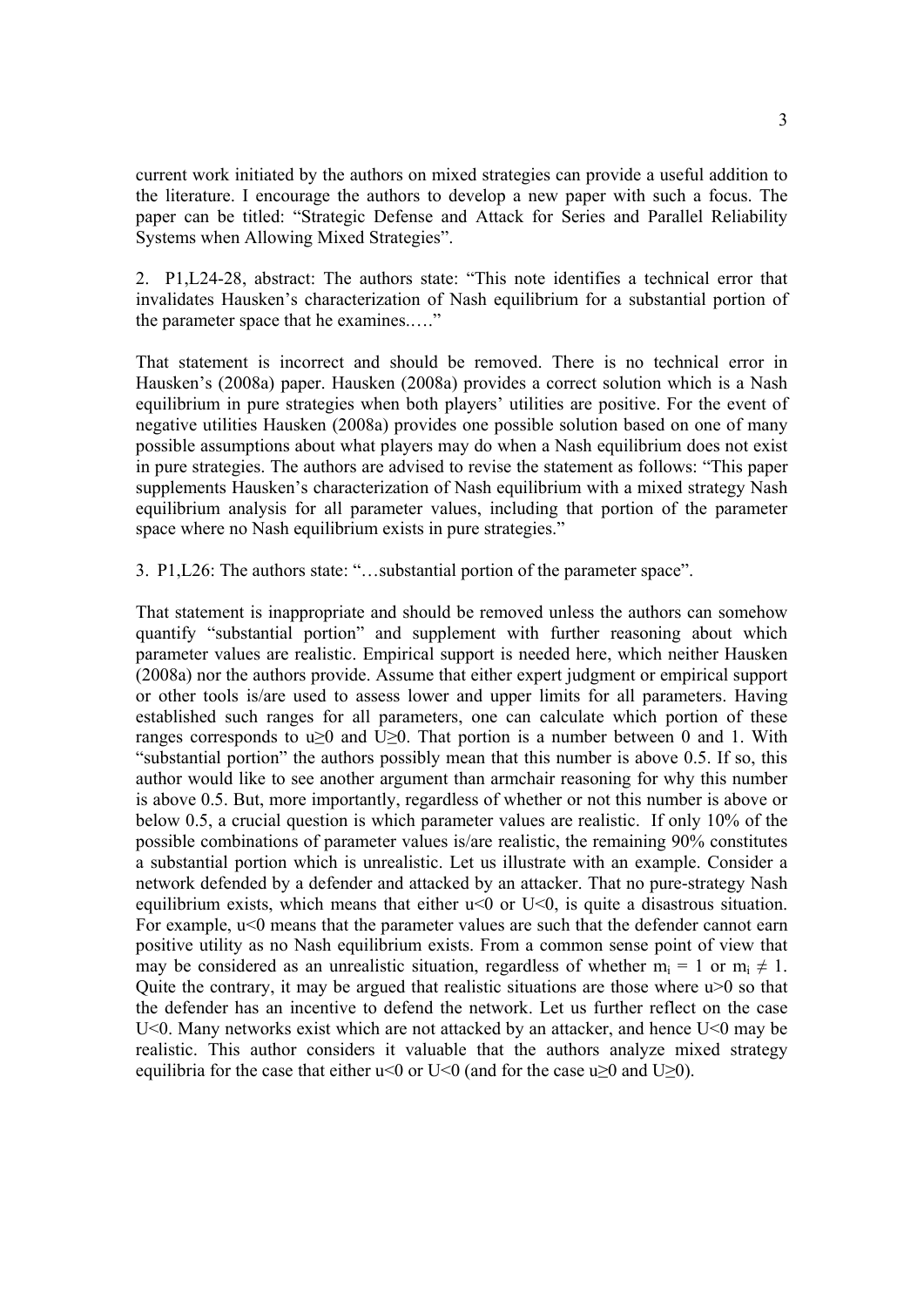4. P1,L24-29, abstract: The authors state: "….and provides necessary conditions for his solution to form a pure-strategy Nash equilibrium."

That statement, which constitutes equation (11) in the authors' Proposition 1, is correct, but is equivalent to requiring u≥0 and U≥0 in equation (17) in Hausken (2008a). Hence the insight has already been provided by Hausken (2008a). The case  $\{u\geq 0\}$  and  $U\geq 0\}$  has to be distinguished from the case that either  $u \le 0$  or  $U \le 0$  as explained after equation (17) in Hausken (2008a).

5. P1,L29-32, abstract: The authors state: "….Many of the existing results in the contesttheoretic literature on the attack and defense of networks of targets rely upon Hausken's (2008a) characterization and require corresponding parameter restrictions."

That statement should be reformulated since it is already known from the existing results in the contest-theoretic literature which parameter restrictions apply for the various solutions. The statement can be reformulated as follows: "This paper also supplements with a mixed strategy Nash equilibrium analysis for all parameter values the many results in the contest-theoretic literature on the attack and defense of networks that rely upon Hausken's (2008a) characterization."

- 6. The last sentence in the authors' abstract is correct and can be kept unchanged.
- 7. P2,L37-41: The authors state: "In this comment we provide necessary conditions for the solution in Hausken (2008a) to form a pure-strategy Nash equilibrium point and show that these conditions are quite restrictive."

That statement is misleading and should be removed. The conditions for a pure-strategy Nash equilibrium has already been provided by Hausken (2008a) requiring u $\geq 0$  and U $\geq 0$ after equation (17). Hausken's (2008a) requirement u≥0 and U≥0 is equivalent to the authors' equation (11) in the authors' Proposition 1. The case  $\{u\geq 0\}$  and U $\geq 0$ } has to be distinguished from the case that either  $u<0$  or U<0 as explained after equation (17) in Hausken (2008a). When either  $u<0$  or U $<0$ , no Nash equilibrium exists in pure strategies. Regarding the restrictiveness of the conditions, please see elsewhere in this report.

8. P2,L42-45: The authors state: "Section 2 reviews the characterization of equilibrium given by Hausken (2008a) and provides necessary conditions for the solution in Hausken (2008a) to form a pure-strategy Nash equilibrium point."

That statement should be removed since the necessary conditions have already been provided by Hausken (2008a) as u $\geq$ 0 and U $\geq$ 0, as stated after equation (17) in Hausken (2008a). These conditions are equivalent to the authors' equation (11) and Proposition 1.

9. P3,L19: The two words "Main Result" in this heading should be removed since there are no main results in this section 2. Equation (11) and Proposition 1 are equivalent to u≥0 and U≥0 provided by Hausken (2008a).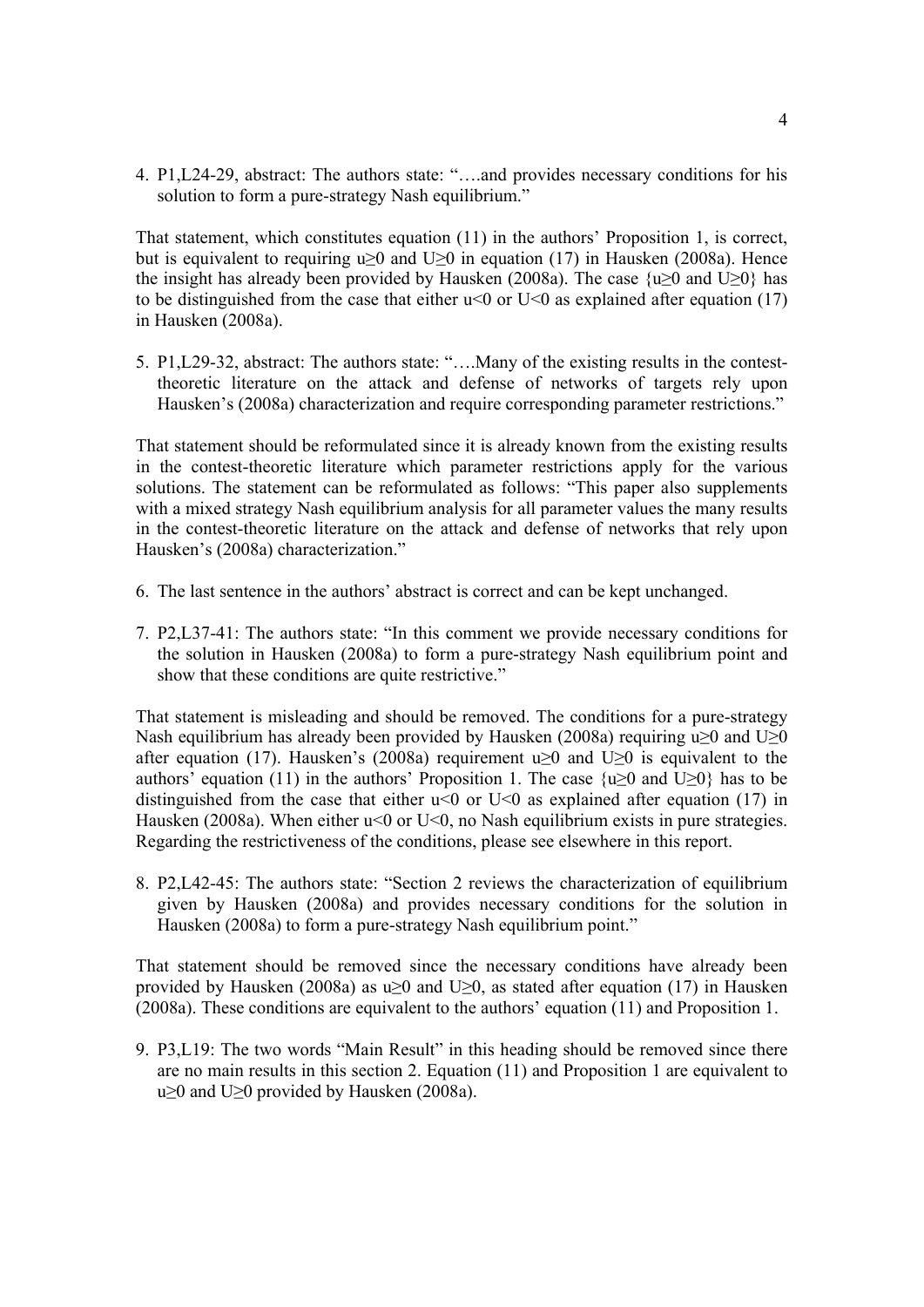- 10. P3-6: The authors' equations (1)-(10) are equivalent to equations developed by Hausken (2008a). The authors' equation (11) is equivalent to the requirement u $\geq 0$  and U≥0 provided after equation (17) in Hausken (2008a).
- 11. P6,L31-33: The authors state: "Therefore solving the system of first-order conditions, as does Hausken (2008a), does not guarantee equilibrium."

That statement is correct, but this is already known from Hausken (2008a) in the sense of distinguishing between u $\geq 0$  and U $\geq 0$  on the one hand and u<0 or U<0 on the other hand. The first-order conditions are solved only when u≥0 and U≥0, consistent with the statement after equation (17) in Hausken (2008a). When either  $u < 0$  or U $< 0$ , no Nash equilibrium exists in pure strategies, consistent with the statement after equation (17) in Hausken (2008a).

- 12. P6,L44-55 and P7,L1-5: The authors discuss how restrictive the conditions  $u \ge 0$ and U≥0 are. For example, "pure-strategy equilibria may fail to exist even in the popular case of  $m_i = 1$  for all i." I advise the authors to be careful with such armchair reasoning. Empirical support is needed to assess restrictiveness. Neither Hausken (2008a) nor the authors provide empirical support. That  $m_i = 1$  is popular is no argument one way or the other. But, we can make the following observations. Consider a network defended by a defender and attacked by an attacker. That no purestrategy Nash equilibrium exists, which means that either  $u \le 0$  or  $U \le 0$ , is quite a disastrous situation. For example, u<0 means that the parameter values are such that the defender cannot earn positive utility based on pure strategies as no Nash equilibrium exists in pure strategies. From a common sense point of view that may be considered as an unrealistic situation, regardless of whether  $m_i = 1$  or  $m_i \neq 1$ . Ouite the contrary, it may be argued that realistic situations are those where  $u>0$  so that the defender has an incentive to defend the network. Let us further reflect on the case U<0. Many networks exist which are not attacked by an attacker, and hence U $\leq$ 0 may be realistic. I consider it valuable and encourage the authors to analyze mixed strategy equilibria also for the case that either  $u<0$  or U<0.
- 13. P7,L6-16: The authors state: "Because the solution in Hausken (2008a) forms a pure-strategy Nash equilibrium point only for a restrictive set of parameters, statements that are based on this solution — such as all of the propositions in Hausken  $(2008a)$  — fail to hold for all combinations of mi, vA, vD, cA,i and cD,i that violate either of the two conditions in Proposition 1."

That statement should be removed since this is already known from Hausken (2008a). Of course all the propositions in Hausken (2008a) hold only when u $\geq 0$  and U $\geq 0$ , consistent with the statement after equation (17) in Hausken (2008a). Yes, combinations of mi, vA, v<sub>D</sub>, c<sub>A,i</sub> and c<sub>D,i</sub> that violate u>0 and U>0 cause all the propositions in Hausken (2008a) to be invalid, consistent with what is already known from Hausken (2008a).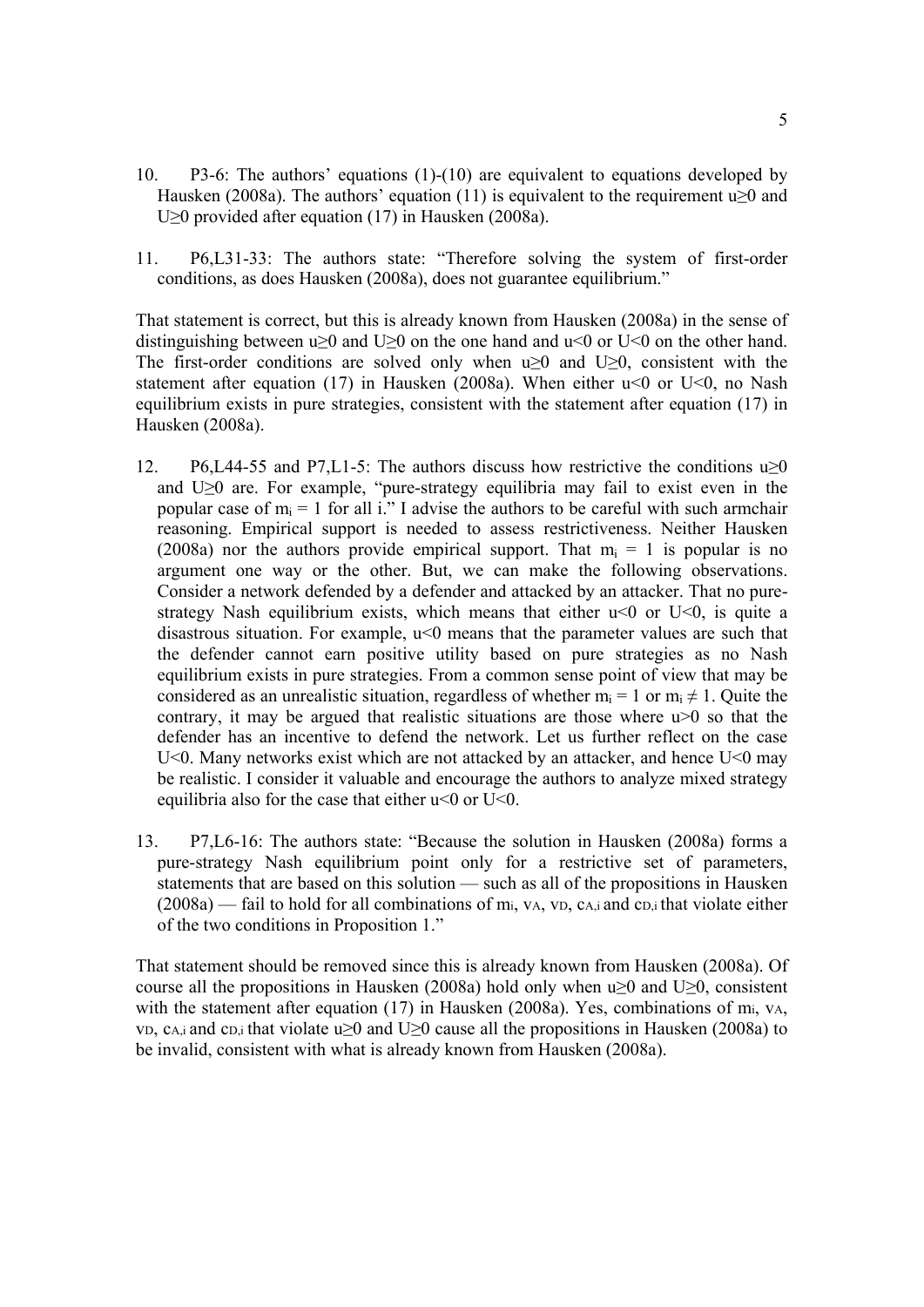14. P7,L17-19: The authors state: "There are a number of articles that analyze variations of the Hausken (2008a) framework that are also erroneous without the imposition of more restrictive parameter assumptions."

That statement is incorrect and should be removed. Hausken (2008a) has already provided the parameter assumptions as u $\geq 0$  and U $\geq 0$  after equation (17). Hence nothing is erroneous.

15. P7,L20-23: The authors state: "First, both Hausken (2008b) and Hausken (2010a) contain closely related technical errors that invalidate those characterizations of Nash equilibrium for a substantial portion of the parameter space.

That statement is incorrect and should be removed. There are no technical errors in Hausken (2008b) and Hausken (2010a). It is clear from those papers when the results are valid, for example when  $u \ge 0$  and  $U \ge 0$  or when the players earn higher utilities than their security values.

16. P7,L23-24: The authors state: "…substantial portion of the parameter space".

That statement is inappropriate and should be removed as discussed in point 3 above.

17. P7,L24-32: The authors state: "In particular, in both of those games each of the players has a secure utility that can be assured regardless of the action of the other player. But in the solutions that are given Hausken (2008b) and Hausken (2010a) there exist large portions of the parameter space in which one or both of the players obtain a level of utility that is below their secure utility level, and hence these solutions do not form pure-strategy equilibria."

That's correct but this is already known from Hausken (2008b) and Hausken (2010a). When the players earn utilities that are below their secure utilities, these solutions do not form pure-strategy equilibria.

18. P7,L33-54: The authors correctly quote a part of Hausken's (2008a) Proposition and add: "Unfortunately, there are a number of papers that, relying on Hausken (2008a), incorrectly assume that when  $c_{A,i} = c_A$ ,  $c_{D,i} = c_D$ , and  $m_i = m$  for all components  $i = 1, \ldots, n$ , it is optimal for each player to allocate forces evenly across components."

That statement is incorrect and should be removed. Hausken's (2008a) Proposition 1 is correct and applies when u≥0 and U≥0 which specify the parameter restrictions needed for a pure strategy Nash equilibrium to exist. Consequently, when  $u \ge 0$  and  $U \ge 0$ , the result  $t_i c_i / r = T_i C_i / R$  follows as an implication. That result is correct and independent of m. It is certainly not correct to state that  $c_{A,i} = c_A$ ,  $c_{D,i} = c_D$ , and  $m_i = m$  for all components  $i = 1, \ldots, n$  imply  $t_i c_i / r = T_i C_i / R$ . This author is not aware of any papers that, relying on Hausken (2008a), claim the implication in the previous sentence. Applying a mixed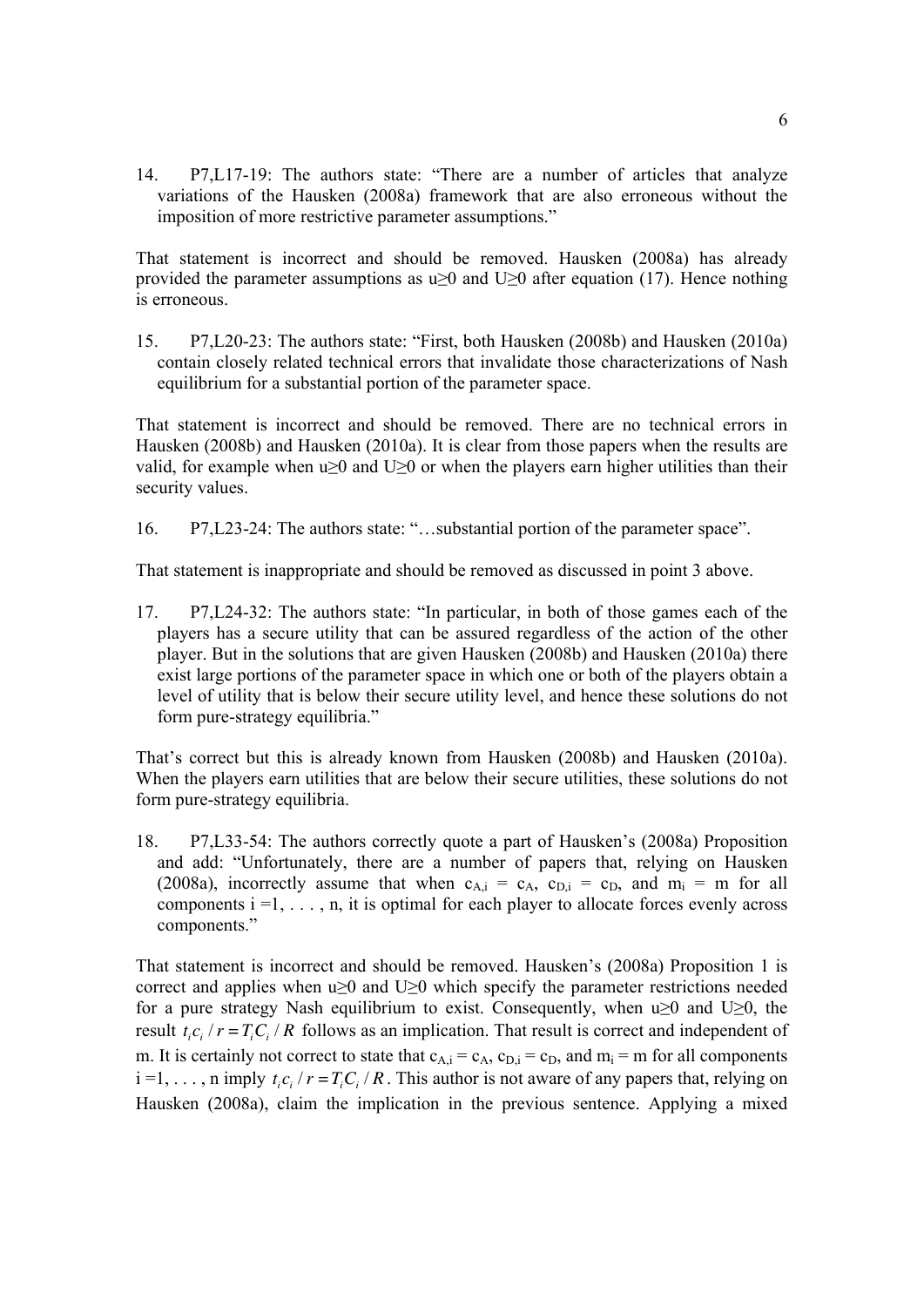strategy equilibrium analysis, I hope the authors can develop expressions for the case that either  $u \le 0$  or U $\le 0$ .

19. P8,L11-12: The authors state: "It is beyond the scope of this comment to provide necessary and sufficient conditions for the existence of a pure-strategy equilibrium with an even allocation of forces that is assumed in all of these articles. However, it is straightforward to modify the necessary conditions given in Proposition 1 above for each of those particular models."

That statement should be modified since conditions such as  $u>0$  and  $U>0$  are already clear from those papers. But, in future work, I hope the authors can determine mixed strategy equilibria for each of these models. Yes, this author considers "the completion of this equilibrium characterization as an important area for future research."

- 20. P8-10: Much, but not all, of section 3 "Mixed-Strategy Equilibria" consists of quotes of earlier research. Section 3 contains many interesting ideas that can be developed into one or several separate future papers. Section 3 quotes Hausken (2008a) once in one sentence which means that section 3 does not belong as a comment on the paper written by Hausken (2008a).
- 21. P8,L40-43: The authors state: "assume that for each player the unit costs are symmetric across targets and players and are normalized to one (i.e.,  $ca_i = c_i = 1$  for all i) and that the level of noise at each target is the same (i.e.,  $m_i = m$  for all i)."

I recommend that the authors write a future paper where those restrictive assumptions are generalized maximally.

22. P10,L4-8: The authors state: "However, there is good reason to believe that cases involving finite but high m are qualitatively closer to this benchmark than to the purestrategy profiles examined in Hausken (2008a)."

This is the only quote of Hausken (2008a) in section 3. This author is not convinced by the authors' armchair reasoning about how pure-strategy profiles examined by Hausken (2008a) and others are close or not close to one or the other benchmark. Empirical support is needed. Pure-strategy profiles are indeed common. A government seeking to protect a network, and a terrorist seeking to attack a network, can be expected first to search for pure-strategy profiles, and thereafter to search for mixed-strategy profiles. Hausken and Levitin (2008) and Hirshleifer (1995) assess the issue of low versus high decisiveness parameter or contest intensity m.

23. P10,L4-8: The authors state: "A complete treatment of simultaneous move games of attack and defense in which the conditions in equation (11) are violated is still an open question."

I hope the authors will write a future paper where this open question is fully and exhaustively answered. That the conditions in equation (11) are violated means that we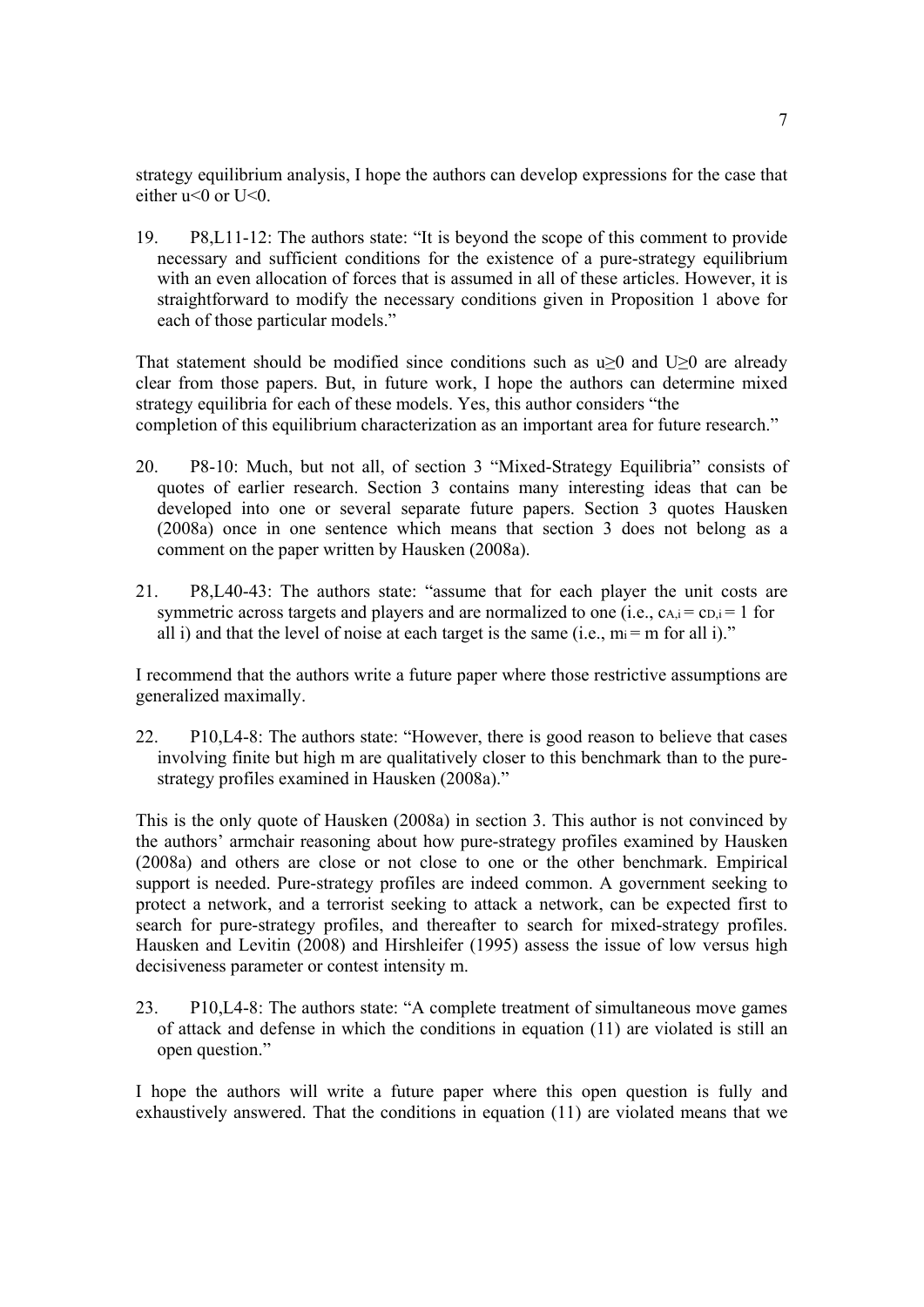no longer have u≥0 and U≥0 in Hausken's (2008a) equation (17). Hausken (2008a) provides one possible suggestion for how the players may handle the event that either  $u \leq 0$  or U $\leq 0$ . That suggestion can well be argued to be plausible (the player earning negative utility simply withdraws leaving everything else to the other player), but this suggested solution is not a pure-strategy Nash equilibrium since no pure-strategy Nash equilibrium exists when either  $u<0$  or U $<0$ . An exhaustive analysis of the event that either u<0 or U<0 would be a valuable addition to the literature. For example, networks are often defended but not always attacked. This may suggest that the event  $U \le 0$  is common. Understanding that event exhaustively will certainly be valuable for e.g. a defending government which then gets insight into how to deter attackers.

24. P10,L11-12: The authors state: "However, we do know that for a single contest with linear costs, (the famous Tullock rent-seeking model), a pure-strategy equilibrium exists only for m less than or equal to 2."

To supplement this insight, assuming unitary actors, Hirshleifer (1995:33) derives two conditions under which anarchy breaks down. The first is that "an excessively large decisiveness parameter m (i.e.  $m > 1$ ) leads to dynamic instability, that is, movement toward a corner solution" where one actor gets the entire product, and the other gets nothing "

Hirshleifer, J. (1995) Anarchy and Its Breakdown. *Journal of Political Economy* **103**(1) 26-52.

In contrast, accounting for the collective action problem within each group, Hausken (2006) develops the opposite result: fighting/production is stable even for large decisiveness parameters (above one) and strict income requirements for each agent.

Hausken, K. (2006), "The Stability of Anarchy and Breakdown of Production," Defence and Peace Economics 17, 6, 589-603.

25. P10,L22-25: The authors state: "Unfortunately, the nonexistence of pure-strategy equilibrium and characterization of mixed-strategy equilibria has been almost entirely overlooked in the contest-theoretic literature on attack and defense of networks of targets."

This author agrees and hopes that the authors will write a future paper to remedy this deficiency.

26. P10,L25-28: The authors state: "In fact, as shown in Proposition 1, the purestrategy equilibria applied extensively in the literature exist only for a very restrictive set of parameters."

The statement about restrictiveness is misleading and should be rewritten in accordance with points about restrictiveness made elsewhere in this report.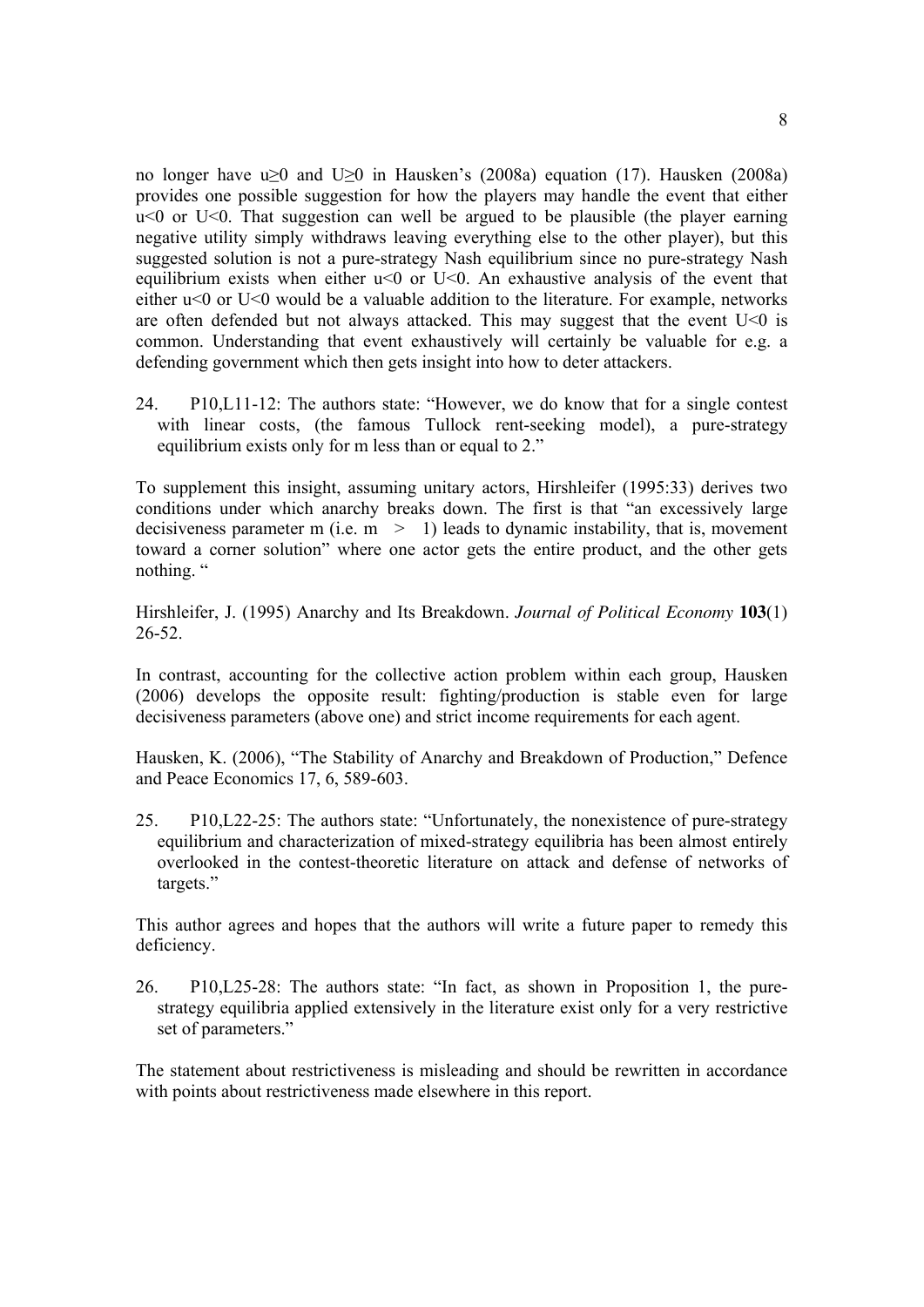27. P10,L25-28: The authors state: "This characterization remains an important area for future research."

Yes, this author agrees and hopes the authors will conduct future research on this characterization.

28. The possibility that either  $u \le 0$  or U $\le 0$  may occur, which implies that no Nash equilibrium exists in pure strategies, is one reason that many of the papers the authors list in the reference list do not solve for a Nash equilibrium, but analyze a two period minmax game where the defender moves in the first period minimizing for example the vulnerability of a system, while the attacker moves in the second period maximizing the vulnerability.

#### **3 Conclusion**

Kovenock and Roberson's (2010) paper has the potential to advance the research frontier, but has deficiencies. This paper suggests how Kovenock and Roberson's (2010) paper can be developed into a more substantial paper. Kovenock and Roberson's (2010) paper consists of three sections. The first section is an introduction which is OK but has no results. The second section, titled "Model and Main Result", provides no contribution beyond Hausken (2008a). It consists of equations (1)-(10) which are equivalent to equations developed by Hausken (2008a), and equation (11) which is equivalent to the requirement u≥0 and U≥0 provided after equation (17) in Hausken (2008a). The third section quotes Hausken (2008a) once in one sentence which means that section 3 does not belong as a comment on the paper written by Hausken (2008a). The authors are encouraged to develop a new paper based on many interesting ideas in this note. The new paper should develop further the idea of mixed strategies presented in section 3. The new paper may be titled: "Strategic Defense and Attack for Series and Parallel Reliability Systems when Allowing Mixed Strategies".

### **References**

- Hausken, K. (2008a), "Strategic Defense and Attack for Series and Parallel Reliability Systems," European Journal of Operational Research 186:856-881.
- Hausken, K. (2008b),"Strategic Defense and Attack for Reliability Systems," Reliability Engineering & System Safety 93:1740-1750.
- Hausken, K. (2010a), "Defense and Attack of Complex and Dependent Systems," Reliability Engineering & System Safety 95:29-42.
- Hausken, K. (2010b), "Strategic Defense and Attack of Series Systems when Agents Move Sequentially," IIE Transactions Forthcoming.
- Hausken, K. and Levitin, G. (2008), "Efficiency of Even Separation of Parallel Elements with Variable Contest Intensity," Risk Analysis 28:1477-1486.
- Hirshleifer, J. (1995), "Anarchy and Its Breakdown," *Journal of Political Economy* **103**(1) 26-52.
- Kovenock, D. and Roberson, B. (2010), "Strategic Defense and Attack for Series and Parallel Reliability Systems: Comment," RePEc:pur:prukra:1253, http://ideas.repec.org/p/pur/prukra/1253.html.

Rapoport, A., and Guyer, M. (1966), "A Taxonomy of 2 x 2 Games." *General Systems*,